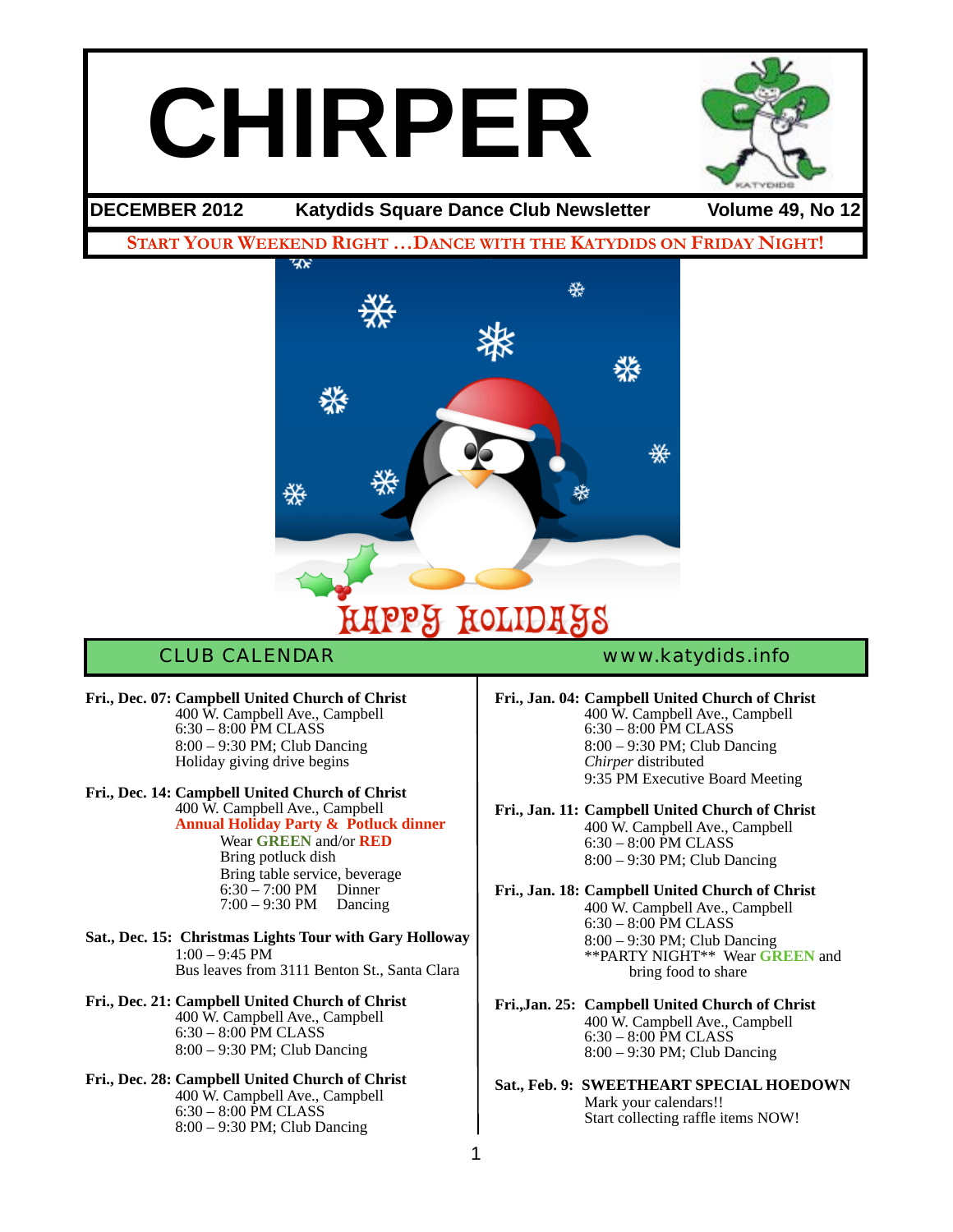## SQUARE HEAD ASSIGNMENTS and DUTIES *Super Square Head*

*Stephanie Stevens (408-871-9525)*

Dec. 07 .....Shaney Dec. 14 .....Hastings / Stevens Dec. 21 .....Bruns Dec. 28 .....Merlo / Pitts

Jan. 04 ......Benevento Jan. 11 ......Malstrom / Scharfen Jan. 18 ......Hebson Jan. 25 ......Caywood

Feb. 01 .....Franger / Moore Feb. 08 .....Clark, B. / Howlett Feb. 15 .....Graff / Gray Feb. 22 .....Grubb / Lehnhoff

#### **Before the dance:**

- Notify the Super Square Head, Steph Stevens, 408-871-9525 of any needed change to assigned dates.
- Purchase and bring 6 to 8 lbs ice for the water cooler.
- On scheduled night, the designated Square Heads should arrive by **6:20** PM. A Katydid with a key will open the doors.
- Sweep floor as necessary and set up tables and chairs.
- Make ice water.
- Start hot water for tea and coffee.

#### **During Club dance:**

- Welcome everyone at the sign-in table.
- Collect a **\$5.00** donation from each guest and have them sign in. "Regular" guests sign the prepared sheet, new guests sign the guest book.
- In the green box, there is an envelope with petty cash for making change.
- Offer raffle tickets: 5 tickets for \$1.00.
- In the green box, there are envelopes for keeping track of money collected during the evening.
- Divide the raffle proceeds 50% to the Club, 50% to the winner.
- Check that water and cups do not run out.

#### **After the dance:**

- If Treasurer is not present, pass monies collected to any Executive Board Member.
- ALL MEMBERS: *Clean up!* Help pack up supplies and jugs and put into the Club cupboard.
- *Remove non-recyclable trash accidentally tossed into the designated recycle bins*. Take the trash bags out to the dumpster located in the side parking lot.
- Sweep or wet mop the floor as necessary.
- Note: Tables must go into the closet FIRST (remember the Caller's table, too), then the chair rack.
- Notify the Quarter Masters, **Gary or Sue De Lapp**  408-446-1910 of any supplies needed.

#### UPCOMING SQUARE DANCE EVENTS

#### **Plus Level Dances**

**Dec. 29: Whing Ding; SCVSDA/SCVCA** Sunnyvale Presbyterian Church 728 W. Fremont Ave., Sunnyvale 7:30 – 8:00 PM; Pre-Rounds: John Caywood 8:00 – 10:15 PM; Callers: Keith Ferguson, Bob Elling, Diana Hilliard, Vicki Woods 10:15 – 10:30 PM; A-2 Star Tip

**Dec. 31: Glass Slipper Ball; Rockin' Jokers** Sunnyvale Presbyterian Church 728 W. Fremont Ave., Sunnyvale 8:30 PM – 12:15AM Caller: Lawrence Johnstone Cuer: Sue Harris

#### **Jan. 5: Running Bear; Krazy Dazys**

Sunnyvale Presbyterian Church 728 W. Fremont Ave., Sunnyvale Caller: Eric Henerlau, **Jim Osborne** Cuer: Sue Harris

#### **Jan. 18-20: Winter Festival**

Salinas Valley Fairgrounds, King City Callers: Jerry Story, Bob Baier, Tony Oxendine, Romney Tannehill, Eric Henerlau Cuer: Sharon & Casey Parker

#### **Feb. 15-17: Sequoia Stampede**

Tulare County Fairgrounds Callers: Mike Seastrom, Tony Oxendine, Jet Roberts Cuer: Sharon & Casey Parker

#### NEWER DANCER HOEDOWNS *Be an angel – Support our newest dancers!!*

 *--September Class Level-***-** Resurrection Lutheran Church 2495 Cabrillo Ave., Santa Clara

**Sat., Dec. 22: End of the World Hoedown** 7:30 – 10:00 PM Callers: Roger Smith, Jim Osborne

**Sat., Jan. 12: Come in Out of the Cold; Castaways** 7:30 – 10:00 PM Bring food to share. Callers: Tork Clark, Bob Steele, Roger Smith

**Sat., Feb. 2: Newer Dancer Hoedown; CPSD**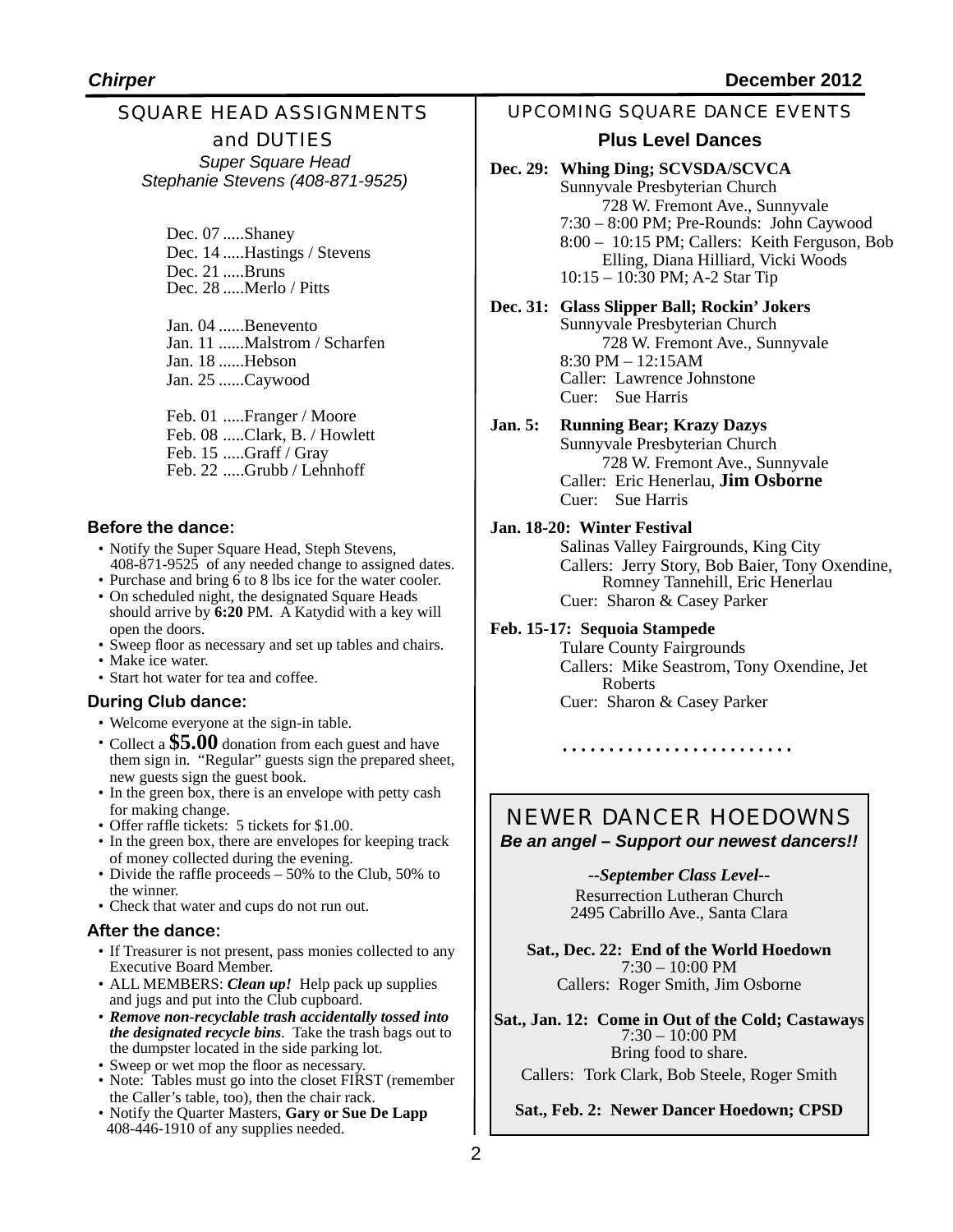#### THE PRESIDENT'S CORNER

Salutations Katydids,

Last week we had a pretty good Free Fifth Friday. The dancers were energetic and it appeared most were having a good time. I certainly enjoying seeing my students who were there enjoying it.

And I want to thank all the Katydids who showed up to the Snowflake Ball for the beginner dancer hoedown this Saturday. It helped me lock in my pilot squares so the dancers could find their way home.

Coming up we have our annual Holiday Potluck on December 14<sup>th</sup>. The club is buying a ham as we have done in the past. We will start early at 6:30 PM. The sign up sheet was out last week, and it will be out this week, the  $7<sup>th</sup>$ , also. The following week is the event. If you could, please sign up this week.

We will also have the box for the Annual Church gift out starting this week. The church offers us a great deal. It's a good venue. I would ask that you at least give a thought to helping them out this time of year. I met Pastor Tracey who is the new pastor at the church this past month. She seemed real nice. I guess one gets a little kinder and gentler once you meet someone. The box should be out for the next few weeks.

Also this year we will not be dark during the holidays. We will be dancing  $\ldots$  at least someone will be dancing, or maybe calling, on the 21<sup>st</sup>, the 28<sup>th</sup>, and January  $4<sup>th</sup>$ . I know it gets cold. And everyone is busy. But we should be open a bit. Need to decide how the class will work during the holidays. Hmm, always something to think about.....

For our 2013 Sweetheart Special, the 50<sup>th</sup> anniversary, February 9<sup>th</sup>, the caller will be Deborah Carroll-Jones, and the cuer will be Sue Harris. After the new year begins, we will start the sign up sheets for this event. Remember, it's the 50<sup>th</sup> anniversary. Quite a legacy.

And of course the Sweetheart Special raffle. Start looking for "nice" things to put in the baskets. Always interesting to see what folks have in the baskets. We will start looking for those ever needed volunteers. Last year I was very nervous as no one was signing up for the slots. But, at the last minute, everyone chipped in and the event came off as a success.

Our class is still continuing. Right now we have seven students. Not too bad. All are returning dancers or took another class last year so Jim is working them through their paces quickly. Because of this, they are well ahead of Bob Steeles or my class.

Remember the class starts at 6:30, and runs till 8 PM. Most of the teaching occurs before 7:30. Given the advanced state of the class, soon you may not even notice you are dancing with a beginner class. And it seems most club dancers don't arrive till a bit after 7:30. So, hopefully the class isn't impacting your club dancing too much.

## Happy dancing!

Tork

<http://dorysvineyard.com/TorksSquareDancePage.html>

WINTER BEGINNER CLASSES

#### **TUESDAYS**

**Castaways** Instructor/Caller: Rob Paull, Roger Smith Resurrection Lutheran Church, Santa Clara 7:30 – 10:00 PM Start: Jan. 8th; 1st 3 nights FREE; \$5/night thereafter Couples / Singles ; Former Dancers Contact info: 408-821-1937

#### Roadrunners

Instsructor/Caller: Jim Osborne Beresford Recreation Center, San Mateo 7:30 PM Start: Jan. 8<sup>th</sup>; 1st 2 nights FREE Contact info: 650-762-8008

## HAPPY BIRTHDAY ! !

**Tork Clark ..............................Dec. 24**

# HAPPY ANNIVERSARY

**Parker & Sue Willey .............................Dec. 10**

*ed. note: Next month I hope to print up a new Club roster. If you have any changes to your contact information, please let me know right away.*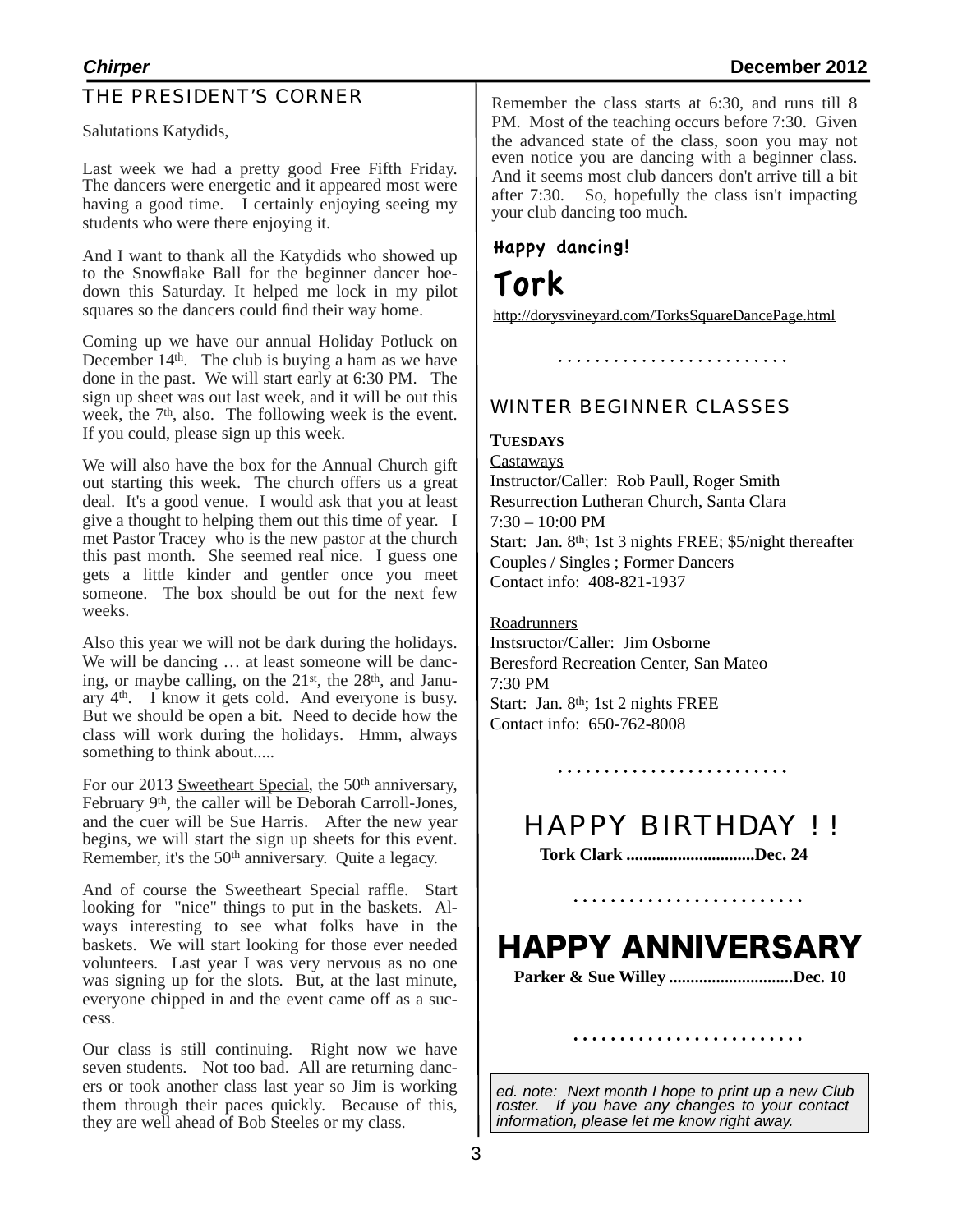### *Chirper Chatter…*

We are indeed sorry to hear that **Nanci Scharfen** had gone to New York City for the Marathon only to learn that it was cancelled by Mayor Bloomberg and Marathon Director, Mary Wittenberg, Friday afternoon before the Sunday run. There was a lot of pressure caused by Storm Sandy to call off the run even with the 40,000 out of 47,500 registered runners that were in town for the race. Any hope of compensation for the runners will be determined later

On the other hand, **Morris Hosoda**, was able to play senior softball in Phoenix, AZ, Nov. 13-15. Having won in Las Vegas, the Tournament Director, elevated his team to the 80's Major Division (from AAA). This is a tougher level and they ended up with 3 wins and 3 losses, reasonably respectable. He received his Cham-

pionship ring delivered by UPS that he earned in Las Vegas. Looking closely on the one side it shows his name, uniform number and position played. These rings must be designed for display for he finds it too heavy to wear…



On Nov. 16, we had a Leave Of Absence visitor, **Willie Albino,** who wanted to share his Birthday with the



Katydids…he even brought his own cake. Thank you, **Willie** for being so thoughtful and many more years of fun, good health and abundance of anything you wish for…

While I am on the subject of birthdays, **Steven Lehnhoff** and **Naomi Grubb** celebrated their birthdays on Thanksgiving Day. **Steven**'s birthday landed on Thanksgiving Day and **Naomi**'s was just a day later so why not combine all that into one just big celebration day…

**Bea Clark** has been absent a few Fridays because she had a cataract operation on her eyes and is mending well. As all former cataract patients know there are a many eye drop medication required, a few before and lot after the operation…

**Sandy Hastings** has asked to be placed on Leave Of Absence because she was told by her orthopedic doctor to go easy on her right knee for at least 3 months but it was good to see her come out for our 5th Friday dance…

*Morris Hosoda, [moho77@gmail.com](mailto:moho77@gmail.com)*





Taste

*Contact Stephanie to purchase.*

Celebrating the Christmas Story

Club Member, **Maxine Darknell**, will be in her church annual production of *Bethlehem*, an outdoor performance of the Christmas Story. There are 5 free performances Dec. 6-10, between 6:30 PM and 9:00 PM; each 30 minutes long. Includes a petting zoo, music, and children's pro- jects. Location: Santa Clara First Baptist Church, 3111 Benton St., between Kiely Blvd. and Pomeroy. They truck in tons of sand, have live donkeys and a camel. And the games and arts & crafts in the market stalls are entertaining and educational. In short, they do a marvelous job of pre- senting the flavor of the times.

#### **From the Kitchen of Pat Angotti - -** PERSIMMON CAKE 1 box Duncan Hines cake mix butter recipe 1/2 t. cinnamon 1/2 c. pecans 1 c. persimmon pulp Mix cake mix according to direction on box. Add. cinnamon, pecans and persimmon.  $\therefore$  Bake at 350°F for 45 minutes.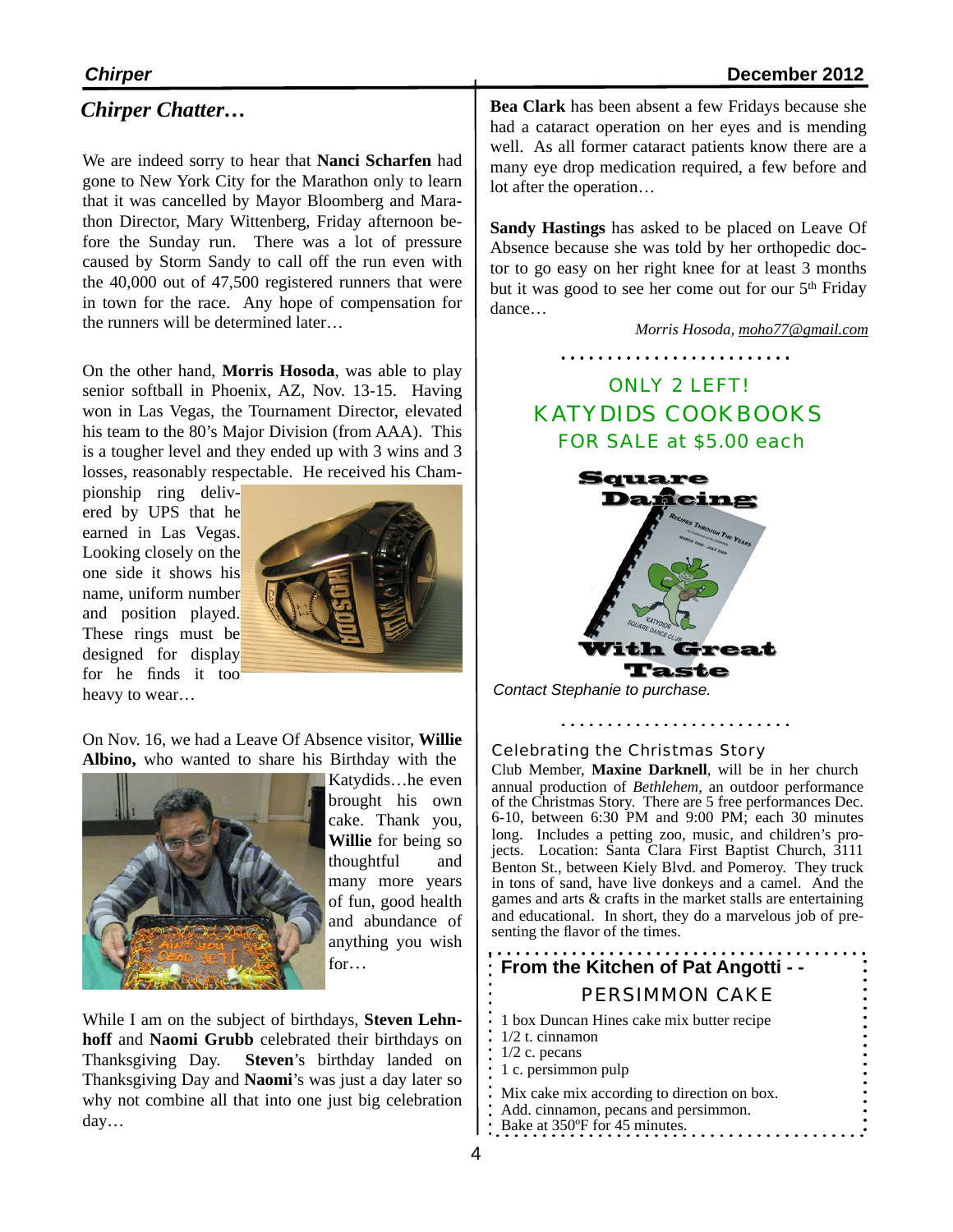#### Lloyd, Maxine, Pat, and Roger's ALPS OF EUROPE TOUR – Part 2

We railed to the village of Grindelwald spending the next three nights at Hotel Derby. This is an exceptionally beautiful area with stupendous views of the Alps and the purported home of "Heidi" and the area where it was filmed. We walked through the village to take the longest gondola lift in Europe. From a remarkable summit view of various Alp peaks (Eiger, etc.),we saw cascading mountain streams, views of family homes, farms, and animals down through the treetops.

The four of us also railed back to Brienz to explore the Ballenberg Folkloric Village of 100 buildings and 250 animals (Swiss life circa 1900) including reconstructed farms, homes, shops, churches and restaurants which serve meals from the animals and food raised there. We had to bypass part of the 163 acres because 3 out of the 4 of us ran out of steam!

Sunday, September 16<sup>th</sup>, we packed our bags and boarded a bus to drive through the Alps (cars would have to get out of the way because the bus took the whole road). It was very scenic and the driver would stop occasionally for photos. Our group stopped to ride another funicular railway to the Reichenbach Falls where Sherlock Holmes and the evil Doctor Moriarty supposedly fought and died. We stopped again to walk through the narrow abyss of the Aare River Gorge which was amazing! We left our bus to travel again by rail. First was a cog, steam-powered journey over the original Furka Pass narrow gauge line. These engines were originally sold to Vietnam in the 1930's and later were found abandoned in the jungle, repatriated to Switzerland and again serve the line for which they were built. We passed the outlet of the Rhone Glacier, source of the Rhone River and crossed the towering Oberalp (Overalp) Pass. Later, we boarded another train with our own historic dining car to enjoy a wonderful, scenic view dinner. We arrived in Chur where we will spend our next three nights.



Monday, we traveled the "Bernina Express" for a four hour trip over Bernina Pass into Italy. We arrived in Tirano in time for a walk to the old town, viewing an ancient cathedral and back in time to buy a quick lunch to eat on the return trip. Coming and going, the views were magnificent of many glaciers, small villages, people's homes, and animals.

Tuesday, a free day, Pat and Maxine walked through the old town and visited shops while Roger rested (he caught a cold that was being passed around in our tour group). Lloyd went with a small group by train to the new Albula Railway museum in Bergun. It had an articulated "Crocodile" electric engine. They returned by a different route to see more country. That afternoon, the three of us rode a "cliffhanging" scenic train line to Arosa.

Wednesday, we packed our bags, validated our Austria Rail Pass and railed across the Alps to Innsbruck for our last three nights of the tour, staying at the beautiful Grand Hotel Europe. We took a bus tour of the city which, besides other sights, took us by the location of a past Winter Olympics.

Day Thirteen, Thursday, September 20<sup>th</sup>, we railed to Jenbach where we boarded a narrow-gauge steam train with historic coaches to the village of Zell am Ziller where we had a nice lunch at the Sport hotel Maria Theresa. We then railed to the Achenseebahn Steam Cog Railway which is

driven by the world's oldest steam cog locomotives (1889) which makes its way up to Tyrol's largest alpine lake in Austria. At Lake Achen, we cruised around on another steam boat.



Achenseebahn

Day Fourteen, Friday, September 21<sup>st</sup>, we railed to Salzburg using fast direct "Rail Jet" trains which travels through cities, villages, intermountain valleys and farm lands, partially in Germany. When we arrived in Salzburg, we took a city bus tour showing parts of old town and other special places plus showing us some spots and props where the Sound of Music was filmed. We also took a boat cruise up a pretty river, returning to Innsbruck via a different rail route to see different, more rugged mountain scenery. We enjoyed a nice farewell dinner at our hotel in a historic dining room which survived the bombing of World War II. Saturday after breakfast, we all went our separate ways.

The four of us boarded a train to spend two days in Vienna. Now Pat has the cold with Lloyd in close pursuit. Maxine's started the next day. At this point, we were starting to "drag" but Maxine and Pat walked around visiting shops and a nearby cathedral. Sunday, we all took a city bus tour around Vienna, seeing their most important sights and touring the Schonbrunn Palace. We traveled by subway back to our hotel, packed up everything and left Monday morning, flying from Vienna Airport to Zurich Airport, and then back to San Francisco. We were all happy to arrive home safely!

> Thank you Lloyd and Maxine for submitting this wonderful story and photos from your trip!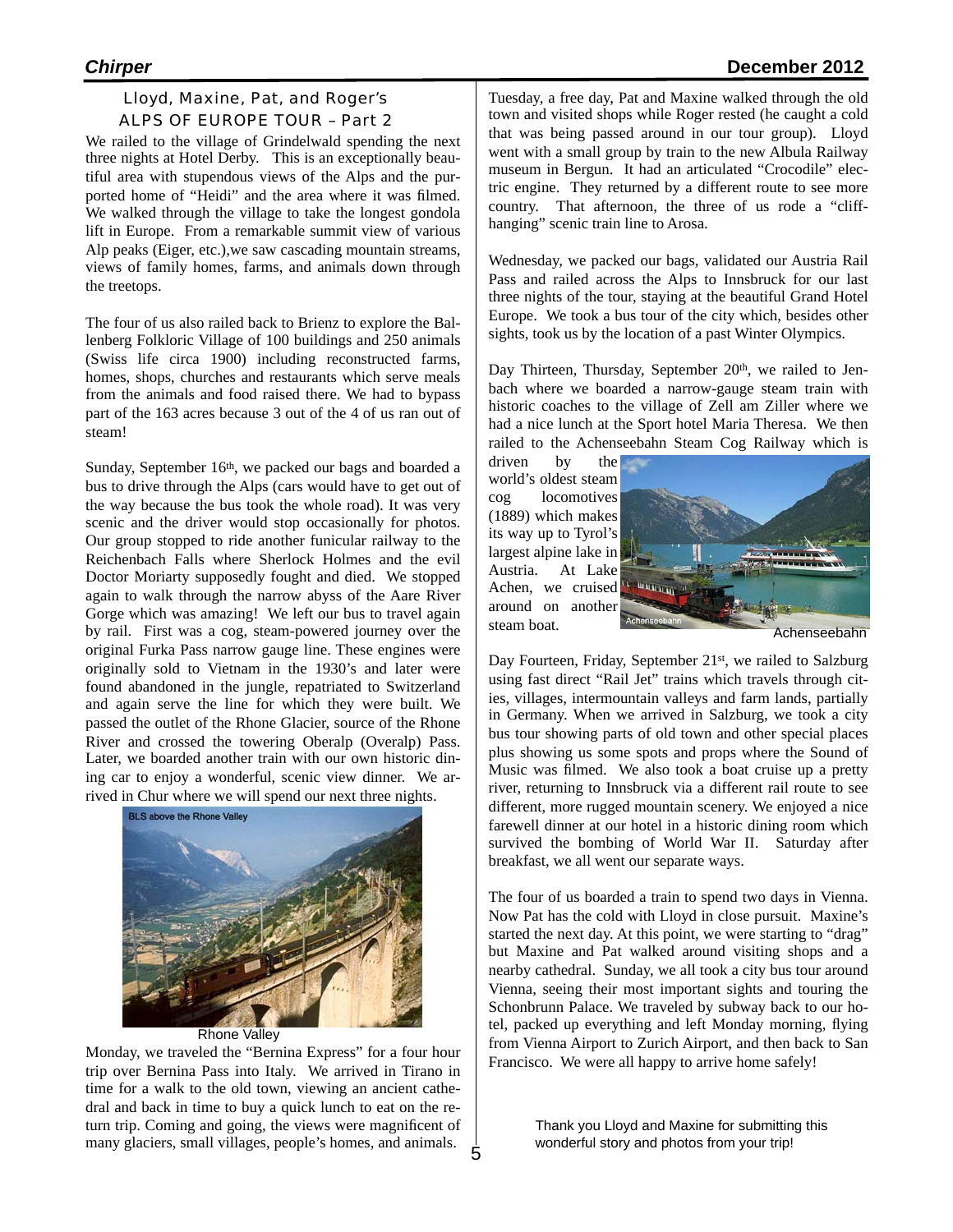More photos relating to story on page 5. Schyniga Platte Railroad





ike Sti

Postal Bus Route











More photos relating to story in the November 2012 Chirper



Train along Thunersee

Swiss Lake Steamer

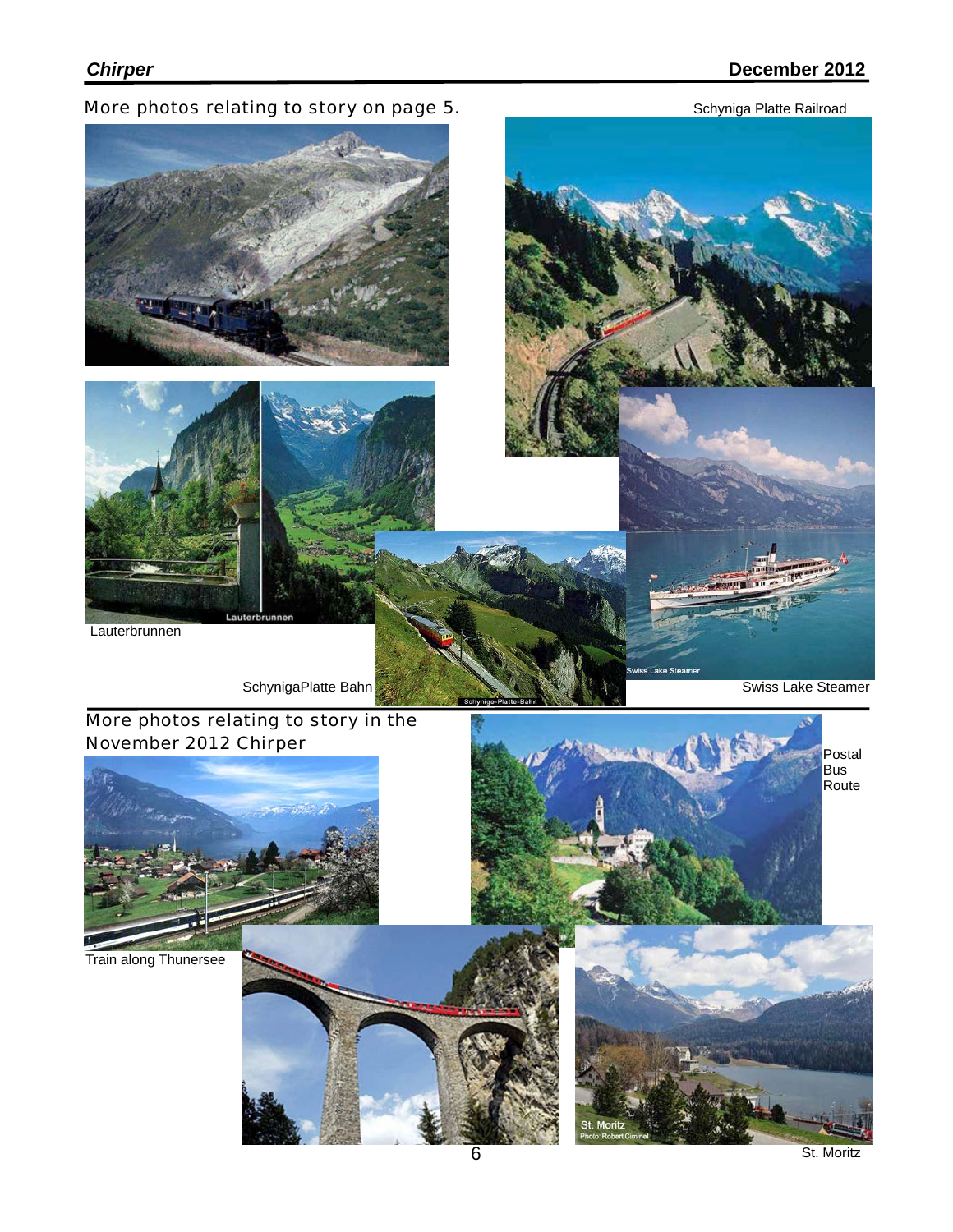